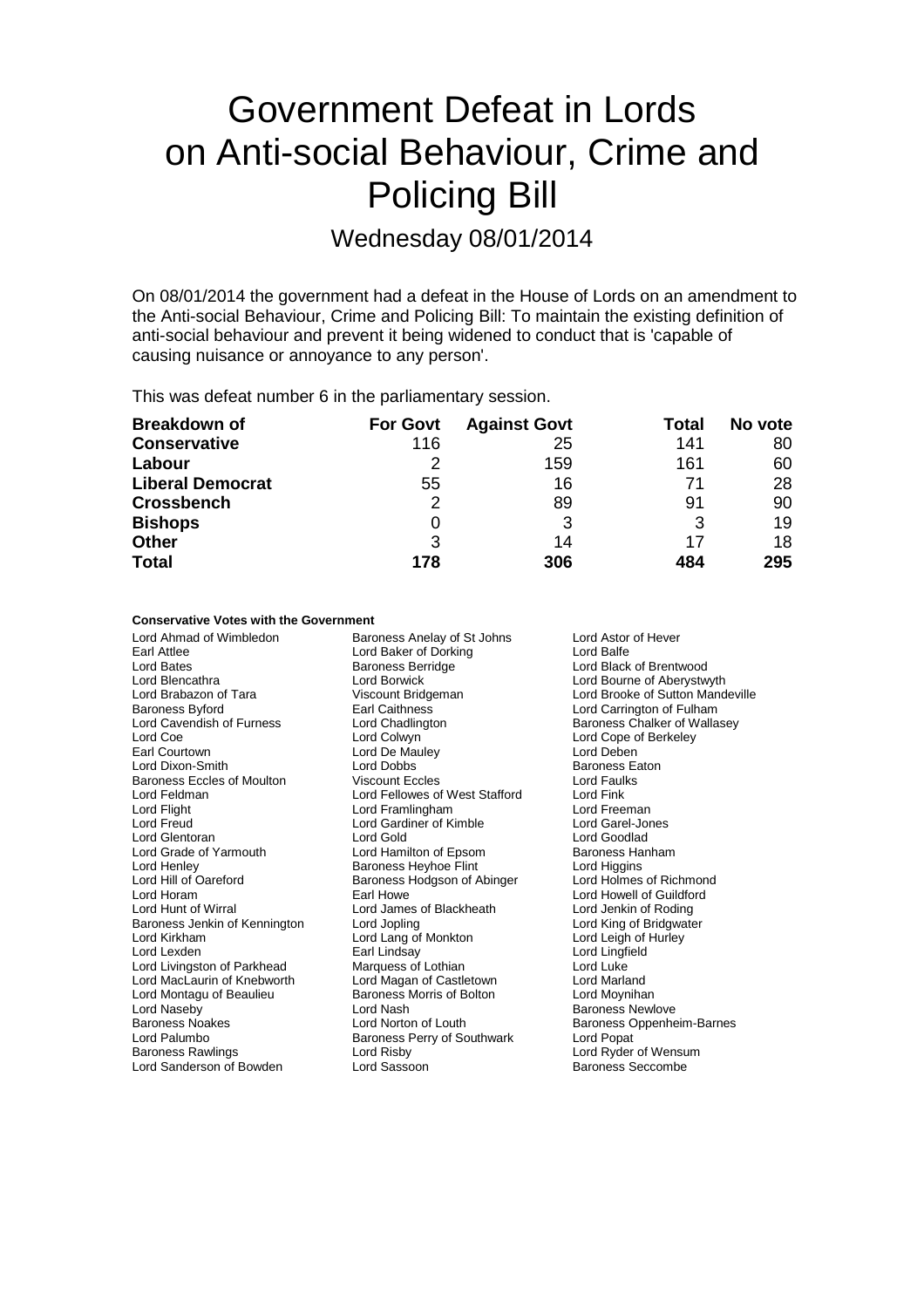Baroness Stowell of Beeston Lord Strathcl<br>
Lord Trefgarne Lord Trimble Baroness Verma Lord Wakeham Baroness Verma<br>Lord Wasserman Baroness Lord Wei

# **Conservative Votes against the Government<br>Lord Cormack Lord Denham**

Lord Forsyth of Drumlean Baroness Gardner of Parkes Lord Glenarthur<br>
Lord Griffiths of Fforestfach Lord Howard of Rising Lord Hurd of Westwell Lord Griffiths of Fforestfach Lord Howard of Rising Lord Hurd of Lord Hurd of Rising Lord Hurd of Rising Lord Hurd o<br>Lord Lawson of Blaby Lord Lucas Lord Lucas Lord Lawson of Blaby **Earl Liverpool**<br>
Lord Lvell **Lord Mawhinnev** Baroness Miller of Hendon Lord Northbrook Baroness O'Cathain<br>
Lord Ribeiro Cathain Baroness Shackleton of Belgravia Lord Sterling of Plaistow Lord Ribeiro **Baroness Shackleton of Belgravia**<br>
Lord Stewartby **Baroness Shackleton of Belgravia**<br>
Viscount Trenchard Lord Vinson

Lord Selkirk of Douglas Lord Selsdon Lord Shaw of Northstead Lord Sheikh  $\overline{\phantom{a}}$  Baroness Shephard of Northwold Lord Sherbourne Carl Sherbourne of Didsbury Cord Sherbourne of Didsbury Cord Sherbourne Cord Sherbourne of Didsbury Cord Sherbourne Cord Sherbourne Cord Sherbourne Cor Lord Skelmersdale<br>
Lord Strathclyde **Lord Taylor of Holbeach**<br>
Lord Strathclyde **Lord Taylor** of Holbeach Lord Trimble **Lord Trimble Lord Tugendhat**<br>
Lord Wakeham **Lord Trimble Lord Trimble Lord Wakeham** Lord Wasserman **Lord Wei Lord Wei** Baroness Wilcox<br>
Baroness Williams of Trafford Viscount Younger of Leckie **Baroness Williams** of Trafford Viscount Younger of Leckie

Lord Denham<br>
Baroness Gardner of Parkes
Lord Glenarthur
Lord Communisty Carloss Lord Mawhinney **Lord Mayhew of Twysden**<br>
Lord Northbrook **Discuss**<br>
Baroness O'Cathain Baroness Trumpington

#### **Labour Votes with the Government** Lord Evans of Parkside Lord Lipsey

#### **Labour Votes against the Government**

Baroness Cohen of Pimlico Lord Collins of Highbury<br>
Lord Davies of Oldham<br>
Lord Davies of Stamford Baroness Donaghy Lord Donoughue Baroness Donaghy<br>
Lord Dubs<br>
Lord Elder Lord Foster of Bishop Auckland Baroness Gale<br>
Lord Glasman baroness Golding Baroness Goudie Baroness Gould of Potternewton Lord Grantchester Baroness Henig Baroness Hilton of Eggardon<br>Baroness Hollis of Heigham Lord Howarth of Newport Lord Irvine of Lairg Lord Lympne Lord Macdonald of Tradeston<br>
Baroness Mallalieu<br>
Lord Mandelson Lord Morris of Handsworth Baroness Morris of Yardley<br>
Lord Myners Corp Baroness Nye Lord Rosser The Lord Rowlands Corresponding the Baroness Royall of Blaisdon<br>
Lord Sawyer Corresponding Viscount Simon<br>
Lord Sawyer Corresponding Viscount Simon<br>
Lord Sawyer Corresponding Viscount Simon

Baroness Adams of Craigielea Lord Adonis<br>
Lord Anderson of Swansea Lord Bassam of Brighton Lord Berkeley Lord Anderson of Swansea Lord Bassam of Brighton Lord Berkeley Baroness Blackstone Baroness B<br>
Lord Borrie Baroness Blood Bragg Lord Boateng Lord Borrie Lord Bragg Lord Brooke of Alverthorpe Lord Brookman<br>
Lord Carter of Coles 
Viscount Chandos Lord Browne of Ladyton Lord Carter of Coles<br>
Lord Clark of Windermere Lord Clarke of Hampstead Lord Clinton-Davis Lord Clarke of Hampstead Lord Clinton-Davis<br>
Lord Collins of Highbury Baroness Corston Lord Dubs<br>
Lord Evans of Temple Guiting Lord Elder<br>
Lord Evans of Temple Guiting Baroness Farrington of Ribbleton Lord Faulkner of Worcester Baroness Farrington of Ribbleton Lord Faulkner<br>Baroness Gale Corp. Lord Giddens Lord Glasman **Example Strathblane**<br>Baroness Goudie **Baroness Gould of Potternewton** Lord Grantchester Lord Grocott<br>
Lord Hart of Chilton<br>
Lord Haughey Lord Harris of Haringey **Lord Hart of Chilton** Lord Haughey Lord Haughey<br>Lord Haworth Lord Hauworth Lord Haughey Baroness Hayter of Kentish Town Baroness Healy of Primrose Hill Lord Haworth **Baroness Hayter of Kentish Town** Baroness Health Baroness Health Baroness Health Baroness Hilton of Equation Cord Hollick Baroness Hollis of Heigham Lord Howarth of Newport Baroness Howells of St Davids<br>
Lord Howie of Troon Lord Hoyle Cord Howell Baroness Hughes of Stretford Lord Hoyle<br>
Lord Hunt of Kings Heath<br>
Lord Hunt of Chesterton Lord Hughes of Woodside Lord Hunt of Kings Heath Lord Hunt of Lair and Hunt of Chester Lord Jones<br>
Lord Joffe Lord Jones Baroness Jones of Whitchurch Lord Jordan Lord Southwark<br>
Baroness Kennedy of Cradley Baroness Kennedy of The Shaws Baroness King of Bow Baroness Kennedy of The Shaws Baroness King of Bow<br>
Lord Kirkhill Baroness King of Weymouth Baroness Kinnock of Holyhead Lord Kirkhill Lord Knight Lord Knight Cord Knight Cord Knight Cord Leitch Cord Leitch Cord Leitch Cord Leitch Cord Leitch Cord Leitch Cord Leitch Cord Leitch Cord Leitch Cord Leitch Cord Leitch Baroness Lawrence of Clarendon Lord Lea of Crondall Lord Leitch<br>
Baroness Liddell of Coatdyke Lord Liddle Lord Anness Lister of Burtersett Baroness Liddell of Coatdyke Lord Liddle Lord Coatdyke Lord Coatdyke Lord Macdonald of Tradeston Lord MacKenzie of Culkein Lord McFall of Alcluith Baroness McIntosh of Hudnall<br>
Lord Monks<br>
Lord Moonie Lord Mendelsohn (Editor Cord Monks)<br>
Lord Monie Cord Monie Cord Monie Baroness Morgan of Huyton (Editor Cord Morgan Baroness Morgan of Ely **Baroness Morgan of Huyton** Lord Morgan<br>
Lord Morris of Handsworth Baroness Morris of Yardley Lord Morris of Aberavon **Baroness Nye Lord O'Neill of Clackmannan**<br>
Lord Pendry **Communist Clackmannan**<br>
Baroness Pitkeathley Lord Patel of Bradford Lord Pendry Cord Patel of Bradford Cord Pendry Cord Pendry Baroness Pitk<br>
Lord Plant of Highfield Lord Ponsonby of Shulbrede Lord Prescott Lord Ponsonby of Shulbrede Lord Prescot<br>
Baroness Quin<br>
Lord Radice Baroness Prosser Baroness Quin Lord Radice Baroness Ramsay of Cartvale Lord Rea Baroness Rendell Baroness Rendell Archaeology<br>
Lord Richard Lord Rooker Lord Babertson of Port Filen Lord Rooker Lord Robertson of Port Ellen

Lord Davies of Stamford<br>
Lord Davies of Stamford<br>
Baroness Drake<br>
Baroness Drake Baroness Massey of Darwen Lord Maxton Lord McAvoy Lord McAvoy Lord McConnell of Glenscorrodale<br>
Baroness McDonagh Cord McFall of Alcluith Baroness McIntosh of Hudnall Baroness Smith of Gilmorehill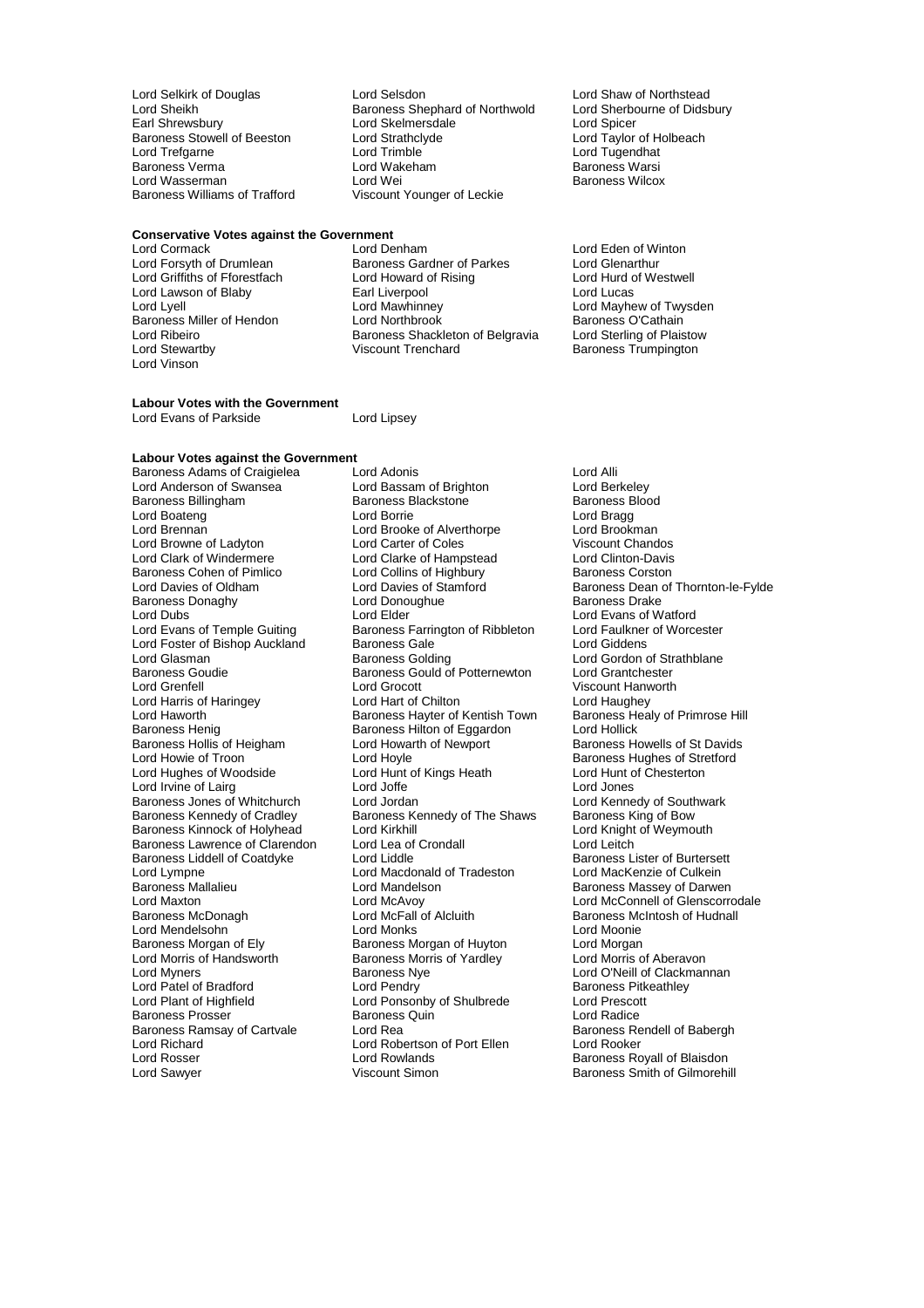Baroness Smith of Basildon Lord Snape Cord Soley<br>
Lord Stevenson of Balmacara Lord Stone of Blackheath Charoness S Baroness Taylor of Bolton **Lord Taylor of Blackburn** Cord Temple-Morris Lord Temple-Morris Lord Temple-Morris Lord Triesman Baroness Thornton and Lord Tomlinson<br>
Lord Tunnicliffe and Lord Turnberg Lord Tunnicliffe Lord Turnberg Communication Camden<br>Baroness Wall of New Barnet Lord Warner Communication Communication Communication Baroness Warwick of Under Lord Watson of Invergowrie **Lord West of Spithead** Baroness Wheele<br>Baroness Whitaker **Conserver Lord Whitty Baroness Wilkins** Baroness Whitaker **Example 2** Lord Whitty Corresponding the Baroness Will<br>
Lord Williams of Elvel **Baroness Williams** Lord Williams Corresponding Lord Winston Lord Williams of Elvel **Lord Wills**<br>
Lord Wood of Anfield **Lord Baroness Worthington** 

# **Liberal Democrat Votes with the Government**

Lord Dykes Baroness Falkner of Margravine Baroness Garden of Frognal Examples Maddock Lord McNally Baroness Northover Lord McNally Lord Paddick Lord Stephen Lord Stoneham of Droxford<br>
Lord Taylor of Goss Moor Lord Teverson Lord Willis of Knaresborough

Lord Addington Lord Ashdown of Norton-sub-Hamdon Lord Avebury Baroness Barker Barconess Benjamin Baroness Barconess Bonham-Carter of Yarnbury<br>
Baroness Barker Barconess Brinton Baroness Brinton Lord Dholakia Lord Bradshaw Baroness Brinton Lord Dholakia Lord German **Earl Glasgow** Earl Glasgow Baroness Grender<br>
Baroness Hamwee Baroness Harris of Richmond Baroness Humphreys Baroness Hamwee **Baroness Harris of Richmond** Baroness Hum<br> **Baroness Humphreys** Baroness Hussein-Ece Baroness Jolly Lord Hussain **Baroness Hussein-Ece** Baroness Jolly<br>
Lord Annes of Cheltenham **Baroness Hussein-Ece** Baroness Kramer Lord Jones of Cheltenham Lord Kirkwood of Kirkhope Baroness Kramer Lord Lester of Herne Hill Lord Loomba<br>Lord McNally Lord Newby Baroness Northover **Lord Paddick** Lord Paddick Lord Palmer of Childs Hill<br>Baroness Parminter **Lord Purvis of Tweed** Baroness Randerson Baroness Parminter **Baroness Randers Constructs** Lord Purvis of Tweed Baroness R<br>
Lord Razzall **Baroness Randers** Lord Roberts of Llandudno **Baroness R** Lord Roberts of Llandudno Lord Roper<br>
Lord Sharkey 
Lord Shipley Baroness Scott of Needham Market Lord Sharkey Lord Sharkey Lord Shipley<br>
Lord Shutt of Greetland Lord Smith of Clifton Lord Steel of Aikwood Lord Shutt of Greetland Lord Smith of Clifton Lord Steel of Aik<br>Lord Steel of Aik<br>Lord Stoneham of Droxford Baroness Suttie Lord Taylor of Goss Moor Lord Teverson Corporation Baroness Thomas of Winchester<br>Lord Tyler Lord Wallace of Tankerness Lord Watson of Richmond Lord Wallace of Tankerness

Lord Stone of Blackheath Baroness Symons of Vernham Dean<br>
Lord Tavlor of Blackburn Lord Temple-Morris Lord Warner Theory of New Baroness Warwick of Undercliffe<br>
Lord West of Spithead
Baroness Wheeler Lord Young of Norwood Green

#### **Liberal Democrat Votes against the Government**

Baroness Tyler of Enfield

Lord Burnett **Lord Carlile of Berriew** Lord Clement-Jones<br>
Lord Goodhart **Lord Carlile Corporation**<br>
Lord Goodhart **Containery Corporation**<br>
Lord Macdonald of River Glaven Lord Goodhart **Baroness Linklater of Butterstone** Lord Macdonald of River Glaven Baroness Miller of Chilthorne Domer Baroness Nicholson of Winterbourne Lord Palumbo of Southwark Baroness Miller of Chilthorne Domer Baroness Nicholson of Winterbourne<br>
Lord Phillips of Sudbury Lord Redesdale Lord Phillips of Sudbury Lord Redesdale Lord Rodgers of Quarry Bank Lord Strasburger Lord Taverne Lord Thomas of Gresford

#### **Crossbench Votes with the Government**

Lord Powell of Bayswater

# **Crossbench Votes against the Government**

Lord Alton of Liverpool Lord Armstrong of Ilminster Farl Baldwin of Bewe<br>Lord Bichard Lord Blair of Boughton Baroness Boothroyd Lord Brown of Eaton-under-Heywood Baroness Butler-Sloss **Lord Cameron**<br>
Lord Carey of Clifton **Lord Carswell** Cancarty **Cancer** Lord Carey of Clifton **Lord Carswell** Carswell Earl Clancarty<br>
Lord Cobbold **College College College College Culross** Lord Condon Lord Cobbold **Viscount Colville of Culross**<br>
Baroness Coussins<br>
Baroness Cox Baroness Coussins **Baroness Cox** Lord Craig of Radley<br>
Lord Crisp<br>
Lord Curry of Kirkharle<br>
Lord Community Corporation Lord Dear Lord Elystan-Morgan<br>
Viscount Falkland<br>
Lord Fellowes Viscount Falkland **Viscount Falkland** Lord Fellowes **Baroness Finlay of Llandaff**<br>Baroness Flather Baroness Greengross **Baroness** Lord Greenway Baroness Grey-Thompson Lord Hannay of Chiswick Lord Harries of Pentregarthompson Lord Hannay of Chiswick Lord Hope of Craighead Baroness Howarth of Breckland Baroness Howe of Breckland Baroness Howe of Indian Baroness Howevert Lord Kakkar Lord Janvrin Lord Kakkar Lord Kerr of Kinlochard Baroness Kidron Lord Kilclooney Lord Laming Earl Listowel **Earl Lord Lloyd of Berwick**<br>
Lord Luce **Lord Lord Lord Lord Lord Luce** Lord Luce **Carl Lytton** Earl Lytton **Example 2** Baroness Masham of Ilton Lord Masham of Ilton Baroness Meuberger Lord Mawson **Baroness Morgan of Drefelin** Baroness Neuberger Baroness Neubergergerger Baroness Neubergergergerger<br>Baroness O'Loan Baroness O'Neill of Bengarve Lord Ouseley Baroness O'Loan Baroness O'Neill of Bengarve<br>
Lord Palmer<br>
Lord Patel Lord Palmer Lord Patel Lord Patel Lord Politics of Worth Matravers<br>
Baroness Prashar Lord Quirk Lord Cuirk Lord Ramsbotham

Lord Aberdare **Lord Adebowale** Viscount Allenby of Megiddo<br>
Lord Alton of Liverpool **Lord Armstrong of Ilminster** Earl Baldwin of Bewdley Lord Blair of Boughton<br>
Baroness Butler-Sloss
Boothroyd
Baroness Butler-Sloss
Boothroyd
Lord Cameron of Dillington Lord Curry of Kirkharle **Lord Dannatt**<br>
Lord Elystan-Morgan **Communist Baroness Emerton** Baroness Greengross **Election Control Creental Lord Greenway**<br>
Lord Hannay of Chiswick **Lord Harries of Pentregarth** Lord Hennessy of Nympsfield Lord Hope c<br>Baroness Howe of Idlicote **Lord Imbert** Lord Quirk<br>
Lord Rowe-Beddoe **Baroness Prash Lord Ramsbotham**<br>
Earl Sandwich Lord Rees of Ludlow **Lord Rowe-Beddoe Earl Sandwich**